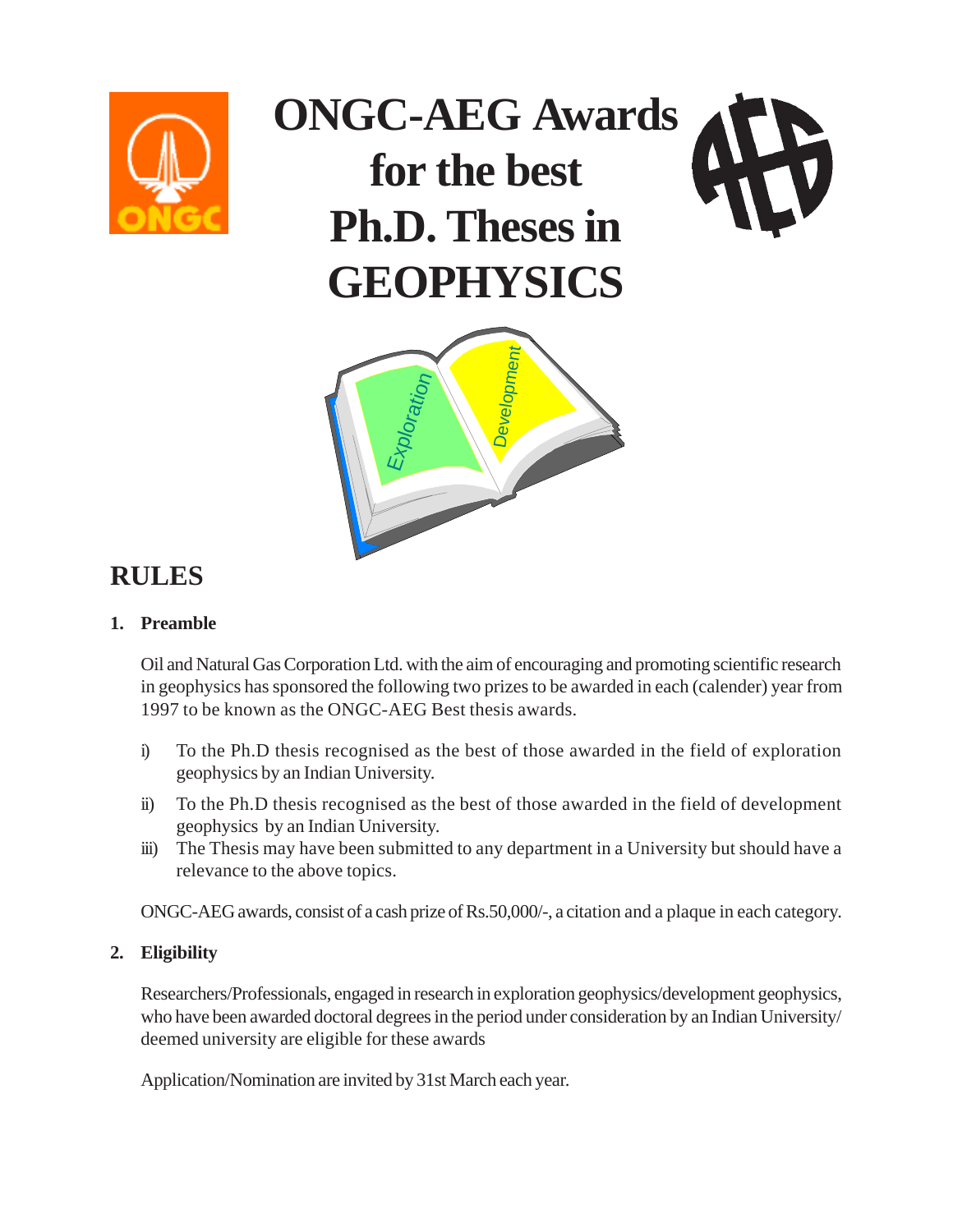#### **3. Selection Procedure for Awards**

Nominations for the awards will be invited and the names of the final awardees will be decided by the Award Committee consisting of

- i) A Nominee of ONGC as the Chairman of the Committee
- ii) A Representatives of the President AEG as a Member
- iii) The Secretary, AEG as Member Secretary

In awarding the prize, Award Committee is guided by the recommendations of a Selection Committee.

Selection Committee will short list the candidates for an Oral presentation. Candidates selected for Oral presentation have to present their thesis during September end. **No candidature will be considered in absentia.** The Selection Committee will decide the Award based on

- i) Originality of the contribution
- ii) Quantum of work
- iii) Relevance of the field
- iv) Presentation (clarity of presentation and understanding of the subject)

The Selection Committee will forward its recommendations by the end of September (not more than one candidate for each category) to the Award Committee.

#### **4. Nomination**

Nominations are invited by AEG through open advertisement. Applications may either be sent directly by the candidate or nominated by guide/Head of the Department/Head of the Institution.

#### **5. Presentation**

The names of the awardees will be announced before end of October.

The prizes are awarded at the subsequent Annual Convention of AEG. The recipients will be invited to present the salient results of the thesis.

No interim queries will be entertained and canvassing in any form will disqualify the candidate for the award of the prize.

In all matters of the award of ONGC-AEG prize, the decision of Award Committee shall be final.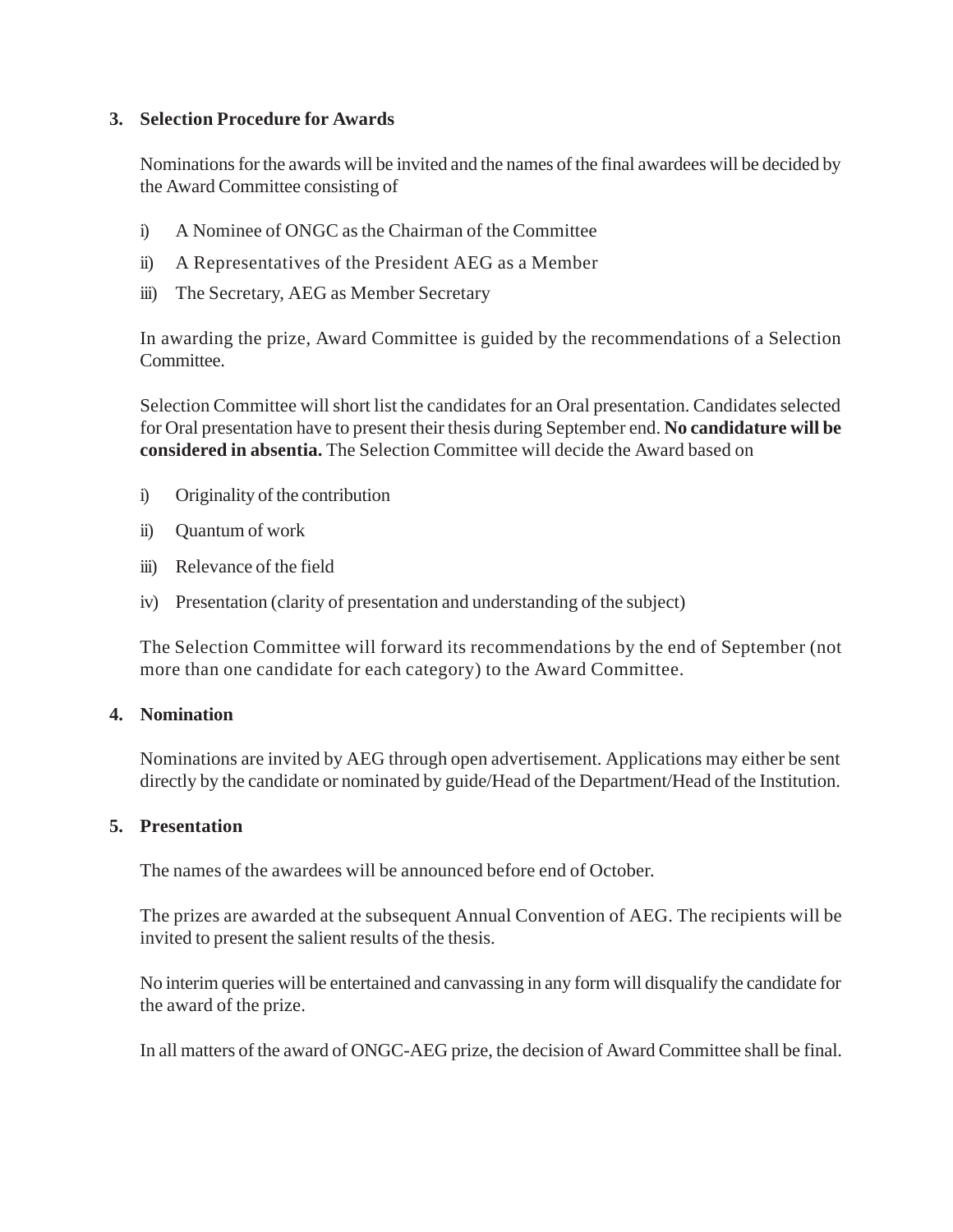

 $\frac{1}{2}$ 

 $\frac{1}{2}$ 

## ONGC-AEG Awards for the Best Ph.D. Theses in **GEOPHYSICS**



#### **APPLICATION FORM**

for Ph.D. Thesis Awarded for the period

*(Please choose the appropriate period)*

| Name of the candidate : | $\rm{Mr.}/\rm{Ms.}/$       |
|-------------------------|----------------------------|
|                         |                            |
|                         |                            |
| Date of Birth           | $\ddot{\cdot}$             |
|                         |                            |
| Permanent Address       | $\ddot{\ddot{\phantom{}}}$ |
|                         |                            |
|                         |                            |
|                         |                            |
|                         |                            |
| Phone/Fax               | $\ddot{\cdot}$             |
|                         |                            |
| Postal Address          | $\ddot{\cdot}$             |
|                         |                            |
|                         |                            |
|                         |                            |
|                         |                            |
|                         |                            |
| Phone/Fax               | $\ddot{\cdot}$             |
|                         |                            |
|                         |                            |
| Title of the doctoral   | $\ddot{\cdot}$             |
| thesis                  |                            |
|                         |                            |
|                         |                            |
|                         |                            |